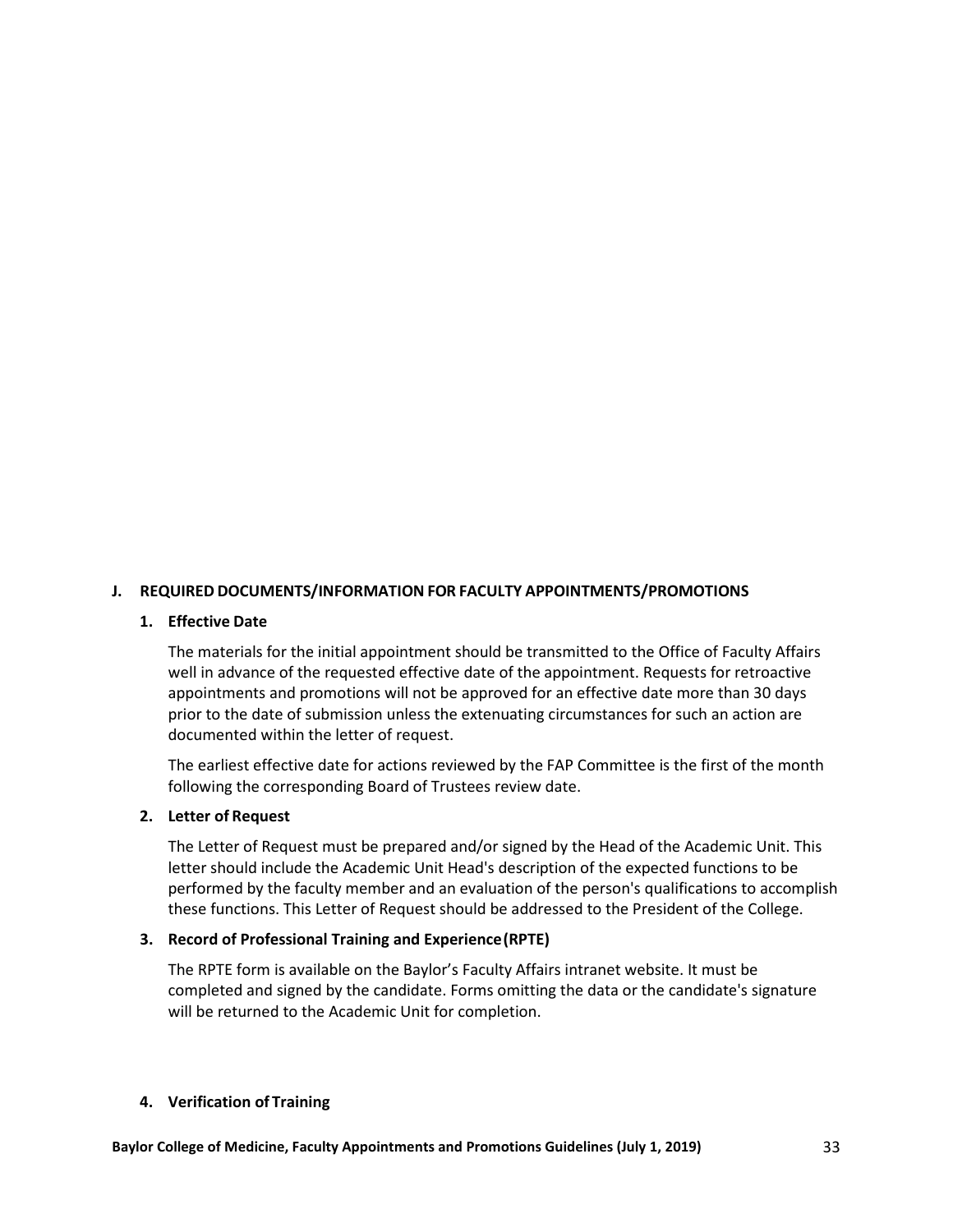Each Academic Unit, as part of its recruitment process, must verify the candidate's education and training credentials. This verification may be accomplished through communication with the person's mentor(s). An official transcript of highest degree earned is required for all new faculty appointments and for those voluntary faculty appointments who will be participating in the education mission of Baylor College of Medicine. [Instructions for the transcript](http://intranet.bcm.edu/?fuseaction=home.showpage&tmp=/faculty_affairs/docs/transcript-requirement)  [requirement](http://intranet.bcm.edu/?fuseaction=home.showpage&tmp=/faculty_affairs/docs/transcript-requirement) can be found on the Faculty Affairs website. This documentation must be included in the candidate's package, which becomes part of the College's permanent record for the appointment.

## **5. Request for Faculty Appointment/Promotion (RFAP)**

The RFAP form is available on Baylor's Faculty Affairs intranet website. This form must be completed by the Academic Unit and signed by the Head of the Academic Unit. The Academic Time must be indicated as Full-time, Part-time, Voluntary, or Emeritus. The appropriate tenure-designated title must be indicated. It is essential that the salary be given for appointments which would be paid through the College. If the salary comes directly from an Affiliated Institution or an external source, it should be included in the "Direct Non-Baylor Salary" line of this form. If the request is for a Voluntary appointment, the complete title must be given. The Academic Unit may also indicate whether the College's internal records should designate a Voluntary appointment as a Courtesy or Retired, as described above under "Voluntary Appointments." The salary source must be listed.

### **6. Curriculum Vitae**

## **a. Appointments**

A current CV must accompany all requests for appointments.

The approved Baylor [CV outline for appointments](https://intranet.bcm.edu/?fuseaction=home.showpage&tmp=/faculty_affairs/docs/CV_Appointment) should be followed for all CVs submitted with requests for appointment to the rank of:

- Faculty Clinician;
- Instructor;
- Assistant Professor (non-tenuretrack); or
- Assistant Professor (tenure track).
- Associate Professor(non-tenured);
- Associate Professor (tenure track).

The approved Baylor [CV outline for appointments](https://intranet.bcm.edu/?fuseaction=home.showpage&tmp=/faculty_affairs/docs/CV_Appointment) must be followed for all CVs submitted with requests for appointment to the rank of:

- Associate Professor(tenured);
- Professor (non-tenured); or
- Professor (tenured).

These ranks are reviewed by the FAP Committee. A request with a CV that is not in accord with this outline will be returned to the department.

A similar outline, described below, is used in conjunction with promotions; it includes data regarding activities undertaken during the period of an appointment with the College.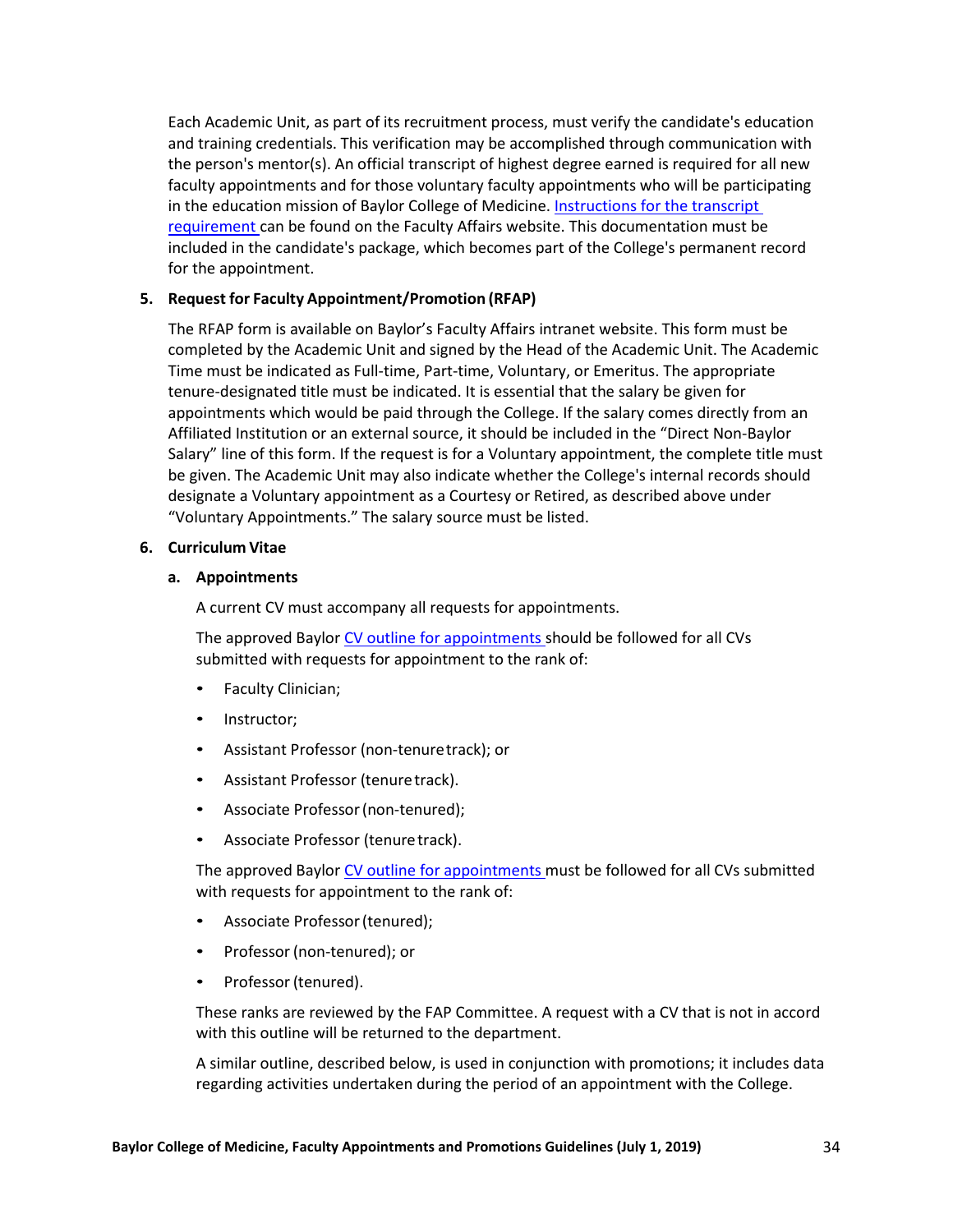## **b. Promotions**

The approved Baylor [CV outline for promotions](https://intranet.bcm.edu/?fuseaction=home.showpage&tmp=/faculty_affairs/docs/CV_Promotion) should be followed for all CVs submitted with requests for promotions to the rank of:

- Assistant Professor (non-tenuretrack); or
- Assistant Professor (tenuretrack).

The approved Baylor [CV outline for promotions](https://intranet.bcm.edu/?fuseaction=home.showpage&tmp=/faculty_affairs/docs/CV_Promotion) must be followed for all CVs submitted with requests for promotions to the rank of:

- Associate Professor(non-tenured);
- Associate Professor (tenure track);
- Associate Professor(tenured);
- Professor (non-tenured); or
- Professor (tenured).

These ranks are reviewed by the FAP Committee. A request with a CV that is not in accord with this outline will be returned to the department.

This CV outline is similar to the one used for appointments, with the addition of information relative to activities associated with the College.

## **7. National Search**

A national search is required for any faculty appointment with tenure or in the tenure track or promotion with tenure or in the tenure track (if the initial appointment did not require a national search) when commitments for resources beyond salary are made by the College to the individual being appointed.

The process for the **national search** is outlined by each Academic Unit and approved by the College for each specific Academic Unit. The guidelines for the department's national search process are available from each departmental office. Specific guidelines for the entire College are not mandated by the Faculty Bylaws. However, **particular elements should appear in the search guidelines** for each Academic Unit. These elements include but are not limited to the following.

- Methods of national circulation communicating the availability of an opening may be done through:
	- − advertising in journals, periodicals and on websites appropriate to the discipline/specialty;
	- − writing letters of announcement to relevant departments at other institutions; and/or
	- − using employment "fairs" at national meetings, with an appreciation that these events may not coincide with the schedule for a particular search process and would, therefore, not be used for every nationalsearch.
- In addition to any of the above methods, each department must post all openings for a national search with Baylor Human Resources. This procedure allows postdoctoral fellows and associates an opportunity to participate with other national applicants in the process of faculty recruitment in disciplines related to their own fields of training.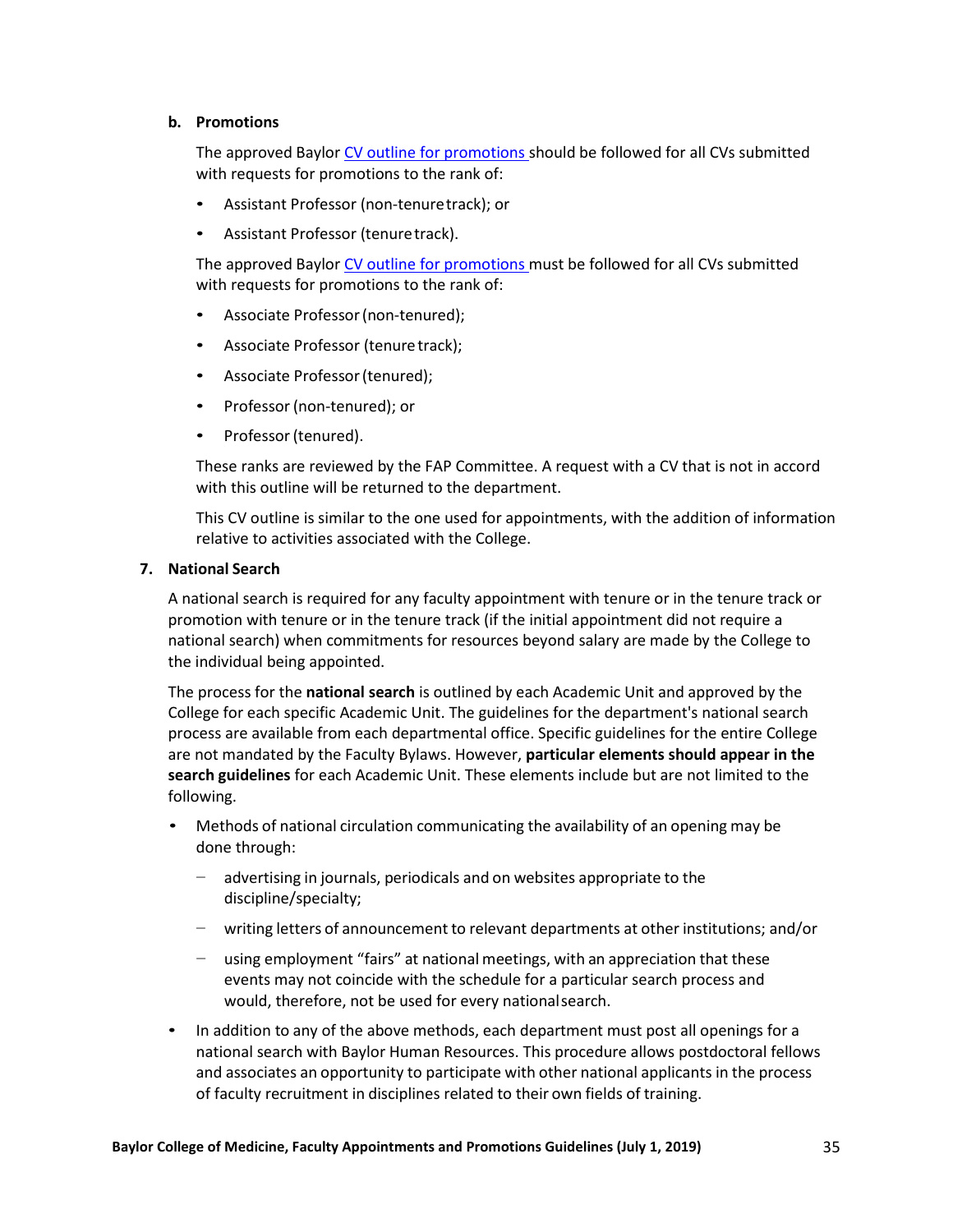- Academic Units are encouraged to confirm the qualifications of anyone proposed for a Baylor faculty appointment in as direct a manner as practical, such as through on-site interviews or presentations. The availability of someone within the Baylor/Houston community should not prejudice the appointment of a qualified candidate who has not had an opportunity to appear in person prior to a final determination of his/her suitability for the position.
- Each department is required to adhere to the College's policies regarding affirmative action and equal employment opportunity and to honor the intent of the College to increase the diversity of its faculty.
- After committee review and evaluation at the departmental level, recommendations must be made to the Head of the AcademicUnit.
- Sufficient record-keeping within the department is required to assure that evidence exists that a national search has been conducted in accord with the written and approved guidelines of the AcademicUnit.

# **Exceptions to the requirement for a national search**

If the College makes a commitment of resources to the individual beyond salary, a national search must be carried out. However, under some circumstances, it may not be possible or appropriate to conduct a national search. The requirement for a National Search can be waived by the Academic Head of Faculty Affairs.

# **8. Letters ofReference/Recommendation**

Letters of reference in support of the appointment or promotion of a candidate are very important in the review process, especially that of the College-wide FAP Committee. **All reference letters received must accompany the Letter of Request prepared by the Head of the Academic Unit.**

A minimum of **six** letters are required for all FAP Committee-reviewed appointments and promotions that are at the following ranks:

- Associate Professor (tenured);
- Professor (non-tenured); or
- Professor (tenured).

A minimum of **three** letters are required for all FAP Committee-reviewed appointments and promotions that are at the following ranks:

- Associate Professor(non-tenured); or
- Associate Professor (tenure track).

For faculty members who have research as their primary focus, it is required that all letters must be in the **external** category. For faculty members who have patient care or education as their primary focus, external letters are preferable in most cases but may not be feasible in all cases. For faculty members who have patient care or education as their primary focus, letters from sources within the Texas Medical Center but outside the College and letters from within the College can count toward the six required letters, although the FAP Committee must judge whether the overall packet of letters is satisfactory.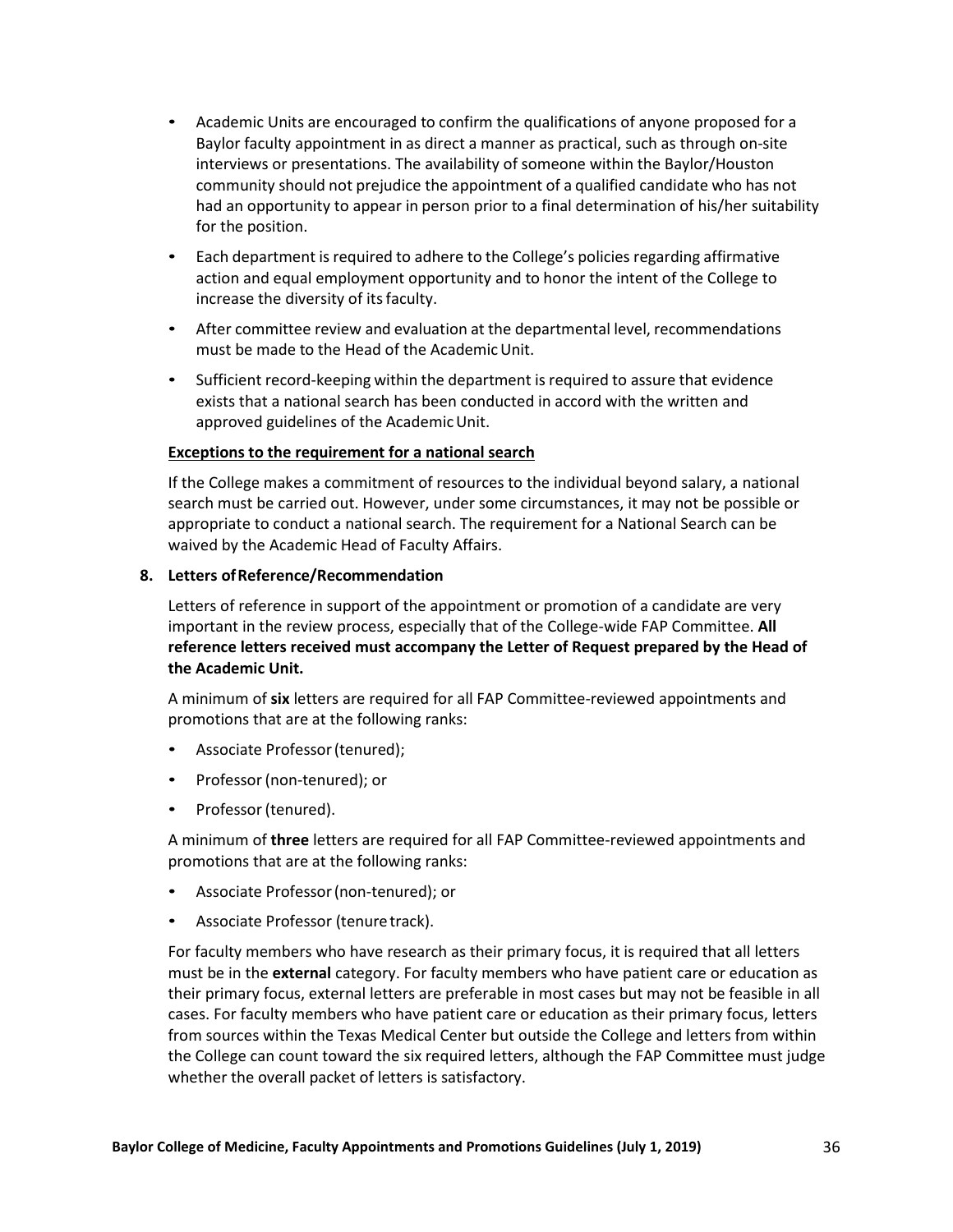External letters must be from experts at the same or higher rank than the rank the candidate is seeking, who were not direct supervisors, close mentors or close collaborators of the candidate, and who are familiar with the candidate's published or presented work and can attest to the person's regional, national and international reputation. Recognizing that not all referees may respond promptly, and that it may be necessary to request a number of letters slightly above the six required external letters, a small number in excess of six external letters may be submitted in order to accommodate the requirement that all letters of reference be forwarded to the FAP Committee. Individuals employed by an Affiliated Institution staffed primarily by Baylor faculty members (such as Baylor St. Luke's Medical Center, Ben Taub Hospital or the Michael E. DeBakey VA Medical Center) would not be considered external referees. In addition to the required letters, 3-5 reference letters from current or former Baylor co-workers or from former mentors or collaborators targeting special areas of excellence that may not be visible to external reviewers **may** be submitted. These types of letters are appropriate sources in support of a candidate, but are different from those submitted with the Education Portfolio. Such "additional" letters may be helpful in documenting the level of scientific independence of the candidate within group activities or some special administrative role, for example.

Faculty members who are being considered for appointment or promotion as Team Scientists must include additional letters from project directors, principal investigators or other collaborators who have first-hand knowledge of the candidate's role and are able to clarify and corroborate the candidate's critical involvement in the research efforts. The letters in support of a team scientist should be sufficient in number to establish the significance of the candidate's contributions.

A letter (or memorandum) from the Chair of an Intradepartmental Appointment/Promotion Committee, although included with the Letter of Request, does not substitute for an external reference letter.

It is highly recommended that external referee letters include a statement about whether the candidate would be competitive or considered favorably for a comparable appointment or promotion at the institution of the referee.

## **Letters for Appointments and Promotions not reviewed by the FAP Committee**

**Assistant Professor (tenure track)**. Three letters are required, but letters for this rank are not required to be external and are not reviewed by the FAP Committee. Although external reference letters are not required for appointment or promotion at these ranks, such documentation, if obtained during the national search procedure conducted by the Academic Unit, should accompany the Letter of Request to the President of the College.

The letters of reference may be solicited from sources identified by the candidate and/or by the Academic Unit in its internal procedures. The letters may be addressed to the Chairman of an Intradepartmental Committee, a designated Search Committee, or the Academic Unit. **All responses received from these sources must be included with the Letter of Request.**

**Instructor, Assistant Professor (non-tenure track) or Faculty Clinician**. Reference letters are not required for appointment as **Faculty Clinician**, **Instructor or Assistant Professor (nontenure track)**.

**Voluntary Faculty.** Reference letters are not required for actions relating to voluntary Instructors and Assistant Professors. Three reference letters are needed for appointments at